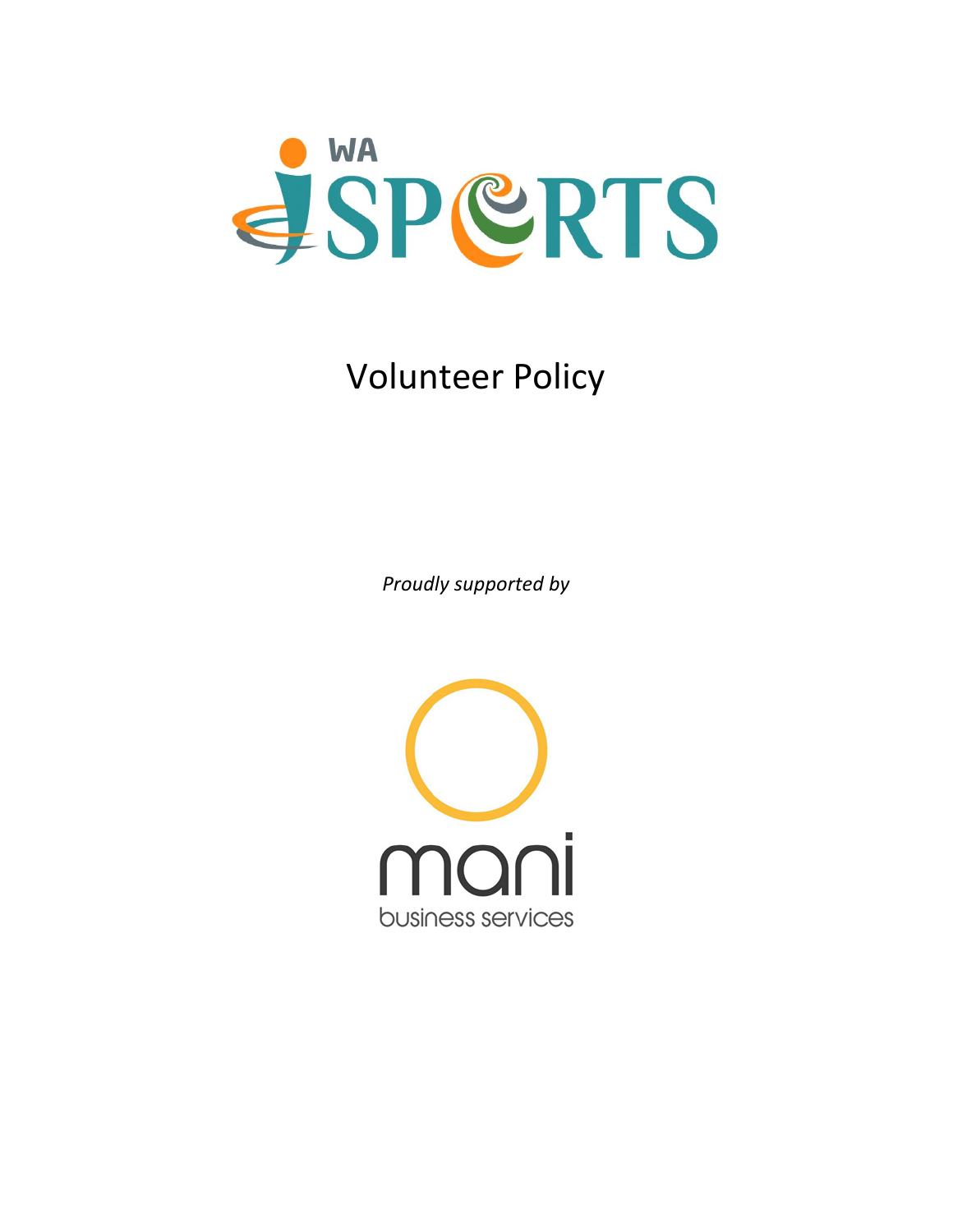

#### **Who is WA iSports?**

WA iSports is a local community organisation that embraces, celebrates and values diversity by providing opportunities for all its members to participate in inclusive sporting activities, events, life-skills and wellbeing programs.

WA iSports is a not-for-profit organisation that is based out of Bunbury, Western Australia.

# **Policy Position**

The aim of the WA iSports Volunteer policy is to define the policy and procedure for volunteer involvement with the organisation. This details the volunteer recruitment and selection process to ensure that the volunteers' place of work is conducive to preserving their health, safety and wellbeing.

WA iSports has developed procedures to control all documentation and personnel records with the view to continually review and manage such resources to improve the quality of the system.

# **Relevant Legislation**

The legislation applicable to this policy are:

- Privacy Act 1988
- Children and Community Services Act 2004
- Fair Work Act 2009
- Fair Work Amendment Act 213
- Occupational Health and Safety Act 1984 (WA)
- Volunteers (Protection from Liability) Act 2002
- Equal Opportunity Act 1984 (WA)
- Disability Discrimination Act 1992
- Racial Discrimination Act WA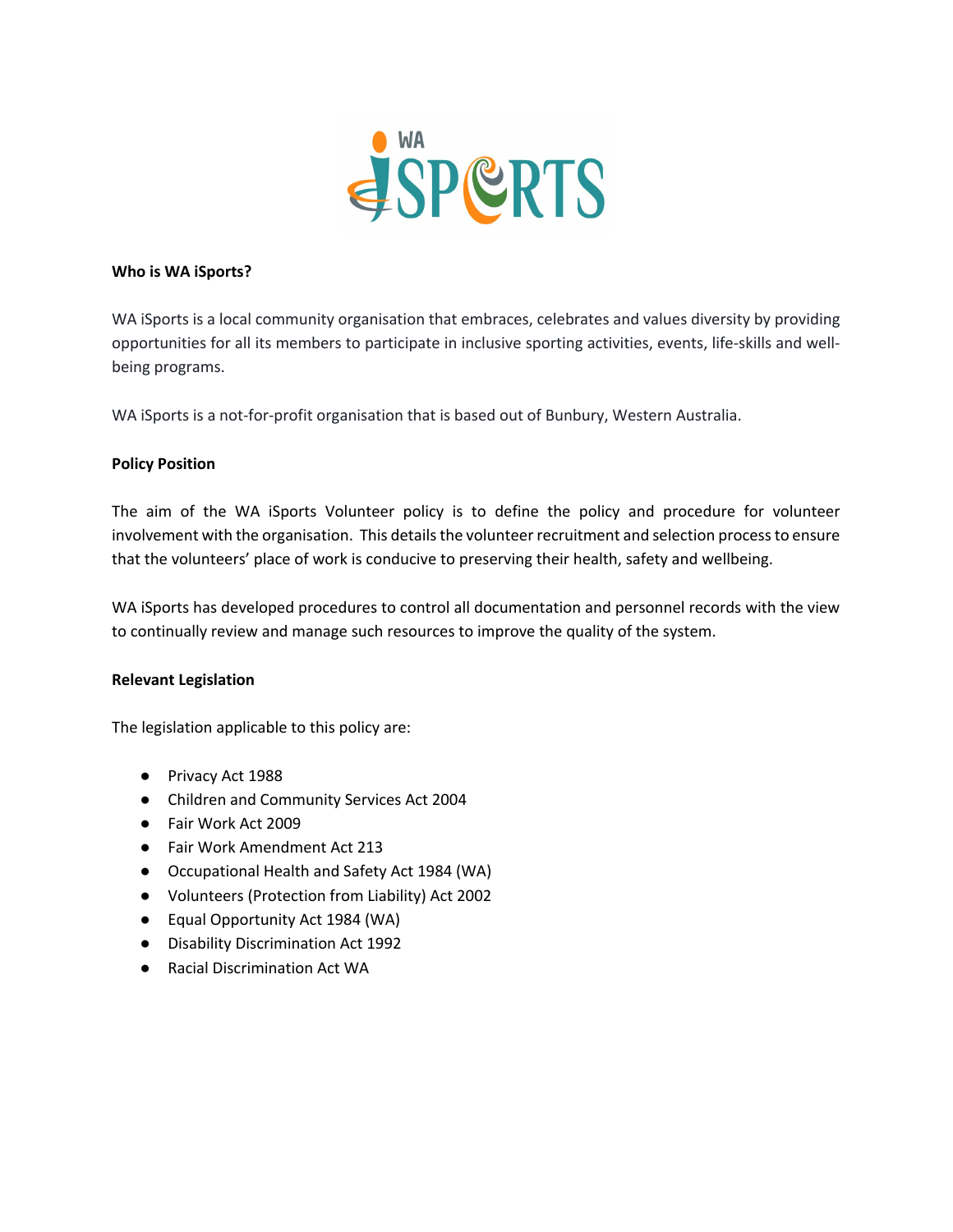

# **Principles of Volunteering for WA iSports**

WA iSports in accordance with the Principles of Volunteering, acknowledges that volunteering:

- Benefits the community and the volunteer;
- Volunteer work is unpaid;
- Volunteering is always a matter is choice;
- Volunteering is an opportunity for people to engage in community activities that address human, environmental and social needs.
- Volunteering is highly valued by the not-for-profit sector and is not a substitute for paid work or paid employment.
- Volunteering promotes human rights, equality and the respects the rights, dignity and culture of other people.

# **Rights of WA iSports Volunteers**

- To work in a healthy and safe environment.
- To be accepted and engaged in accordance with equal opportunity and anti-discrimination legislation.
- To be adequately covered by insurance.
- To be reimbursed for out of pocket expenses incurred on behalf of the organisation.
- Have a position description.
- Engage in an appropriate induction to the organisation.
- To be provided appropriate training to undertake the chosen activity.
- Have access to a grievance procedure.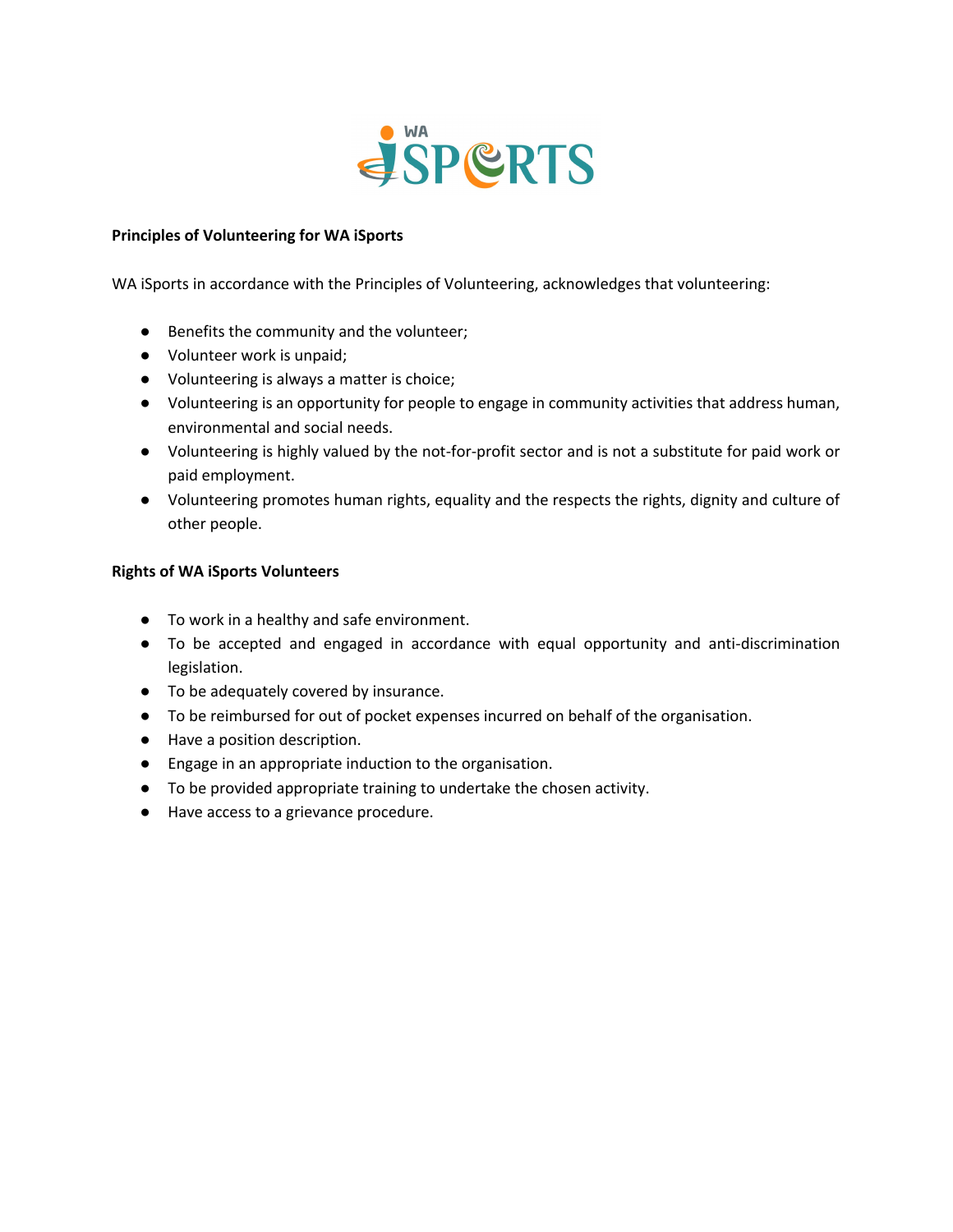

## **WA iSports Responsibilities**

- To offer volunteers meaningful and engaging activities to be engaged in.
- To remain compliant to legislation and standards and ensure that all membership, volunteers forms are up to date.
- Ensure all volunteers are National Police cleared, have a Working with Children Check, Senior First Aid (as required) and are insured.
- To communicate openly and in an inclusive manner that makes volunteers feels valued.
- Provide volunteers position descriptions (if required), relevant policy and procedures and adequate training.
- Provide guidance to volunteers as they engage in activities.
- Follow up attendance forms and funds given to volunteers and work with volunteers to follow up the membership of WA iSports.

#### **Recruitment and Selection**

- WA iSports welcomes and embraces all volunteer applications.
- WA iSports as part of their recruitment process require that all reasonable volunteers will:
	- Have clear National Police Clearance, be able to access a Working with Children and Senior First Aid Certificate (as required by the position they undertake);
	- Able to complete the WA iSports Volunteer application form;
	- Show ability to manage Attendance forms and financials;
	- Show ability to run and manage activities as currently conducted by WA iSports;
	- Liaise effectively with members, member carers and management of WA iSports.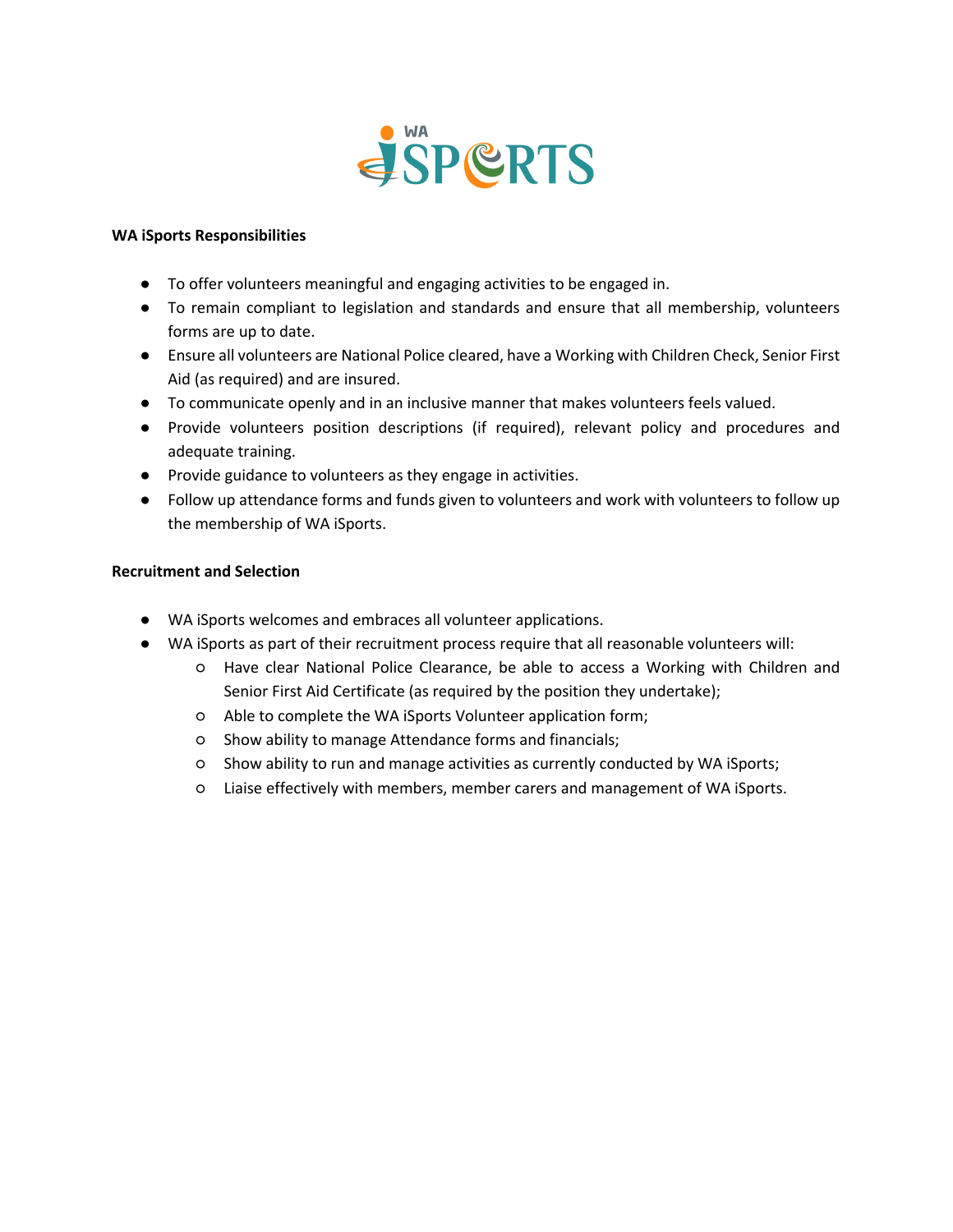

#### **Applying for National Police Clearances**

● The Volunteer National Police Certificate (VNPC) program is a State based volunteer screening initiative coordinated by Department of Communities and the WA Police Force. VIOs must be registered with Communities to access the VNPC program so that its volunteers can obtain certificates at a subsidised cost. These certificates are only suitable for volunteering purposes within WA

A VNPC lists eligible criminal and traffic court outcomes; and pending charges from all Australian police jurisdictions. A VNPC is current only on the day of issue. The WA Police Force impose no period of validity – WA iSports requires that all Volunteer National Police Certificates be no more than six (6) months old, and is required to be renewed annually.

The processing fee is charged (2018–19) at the subsidised rate of \$15.90. WA iSports will process and pay for this application.

# **Applying for Working with Children Checks**

● The Working with Children (WWC) Check is a compulsory screening mechanism in WA under the Working with Children (Criminal Record Checking) Act 2004. The Check aims to protect children by deterring people from applying to work with children where they have a relevant charge or conviction on their criminal record that indicates they may harm a child. It also aims to detect new charges and convictions of those people who hold a current Working with Children Card and preventing them from continuing to engage in child-related work where their criminal record and behaviour indicates they may harm a child. It acknowledges that working with children is a community responsibility and WA iSports acknowledges that the care of children is a responsibility of all of those who engage with them.

A Working with Children Check (WWC) aims to detail any convictions (including where a court has made a formal finding of guilt in relation to an offence, or convicted a person of an offence, or accepted a plea of guilty, or acquitted a person of an offence because of unsoundness of mind), any spent convictions and details where a person was charged with an offence but not convicted (referred to as a non-conviction charge) as well as any pending charges.

Application and renewal fees for a Check for volunteers are currently \$11.00 (2018–19). WA iSports is willing to cover the cost of this application for all prospective and reregistering volunteers.